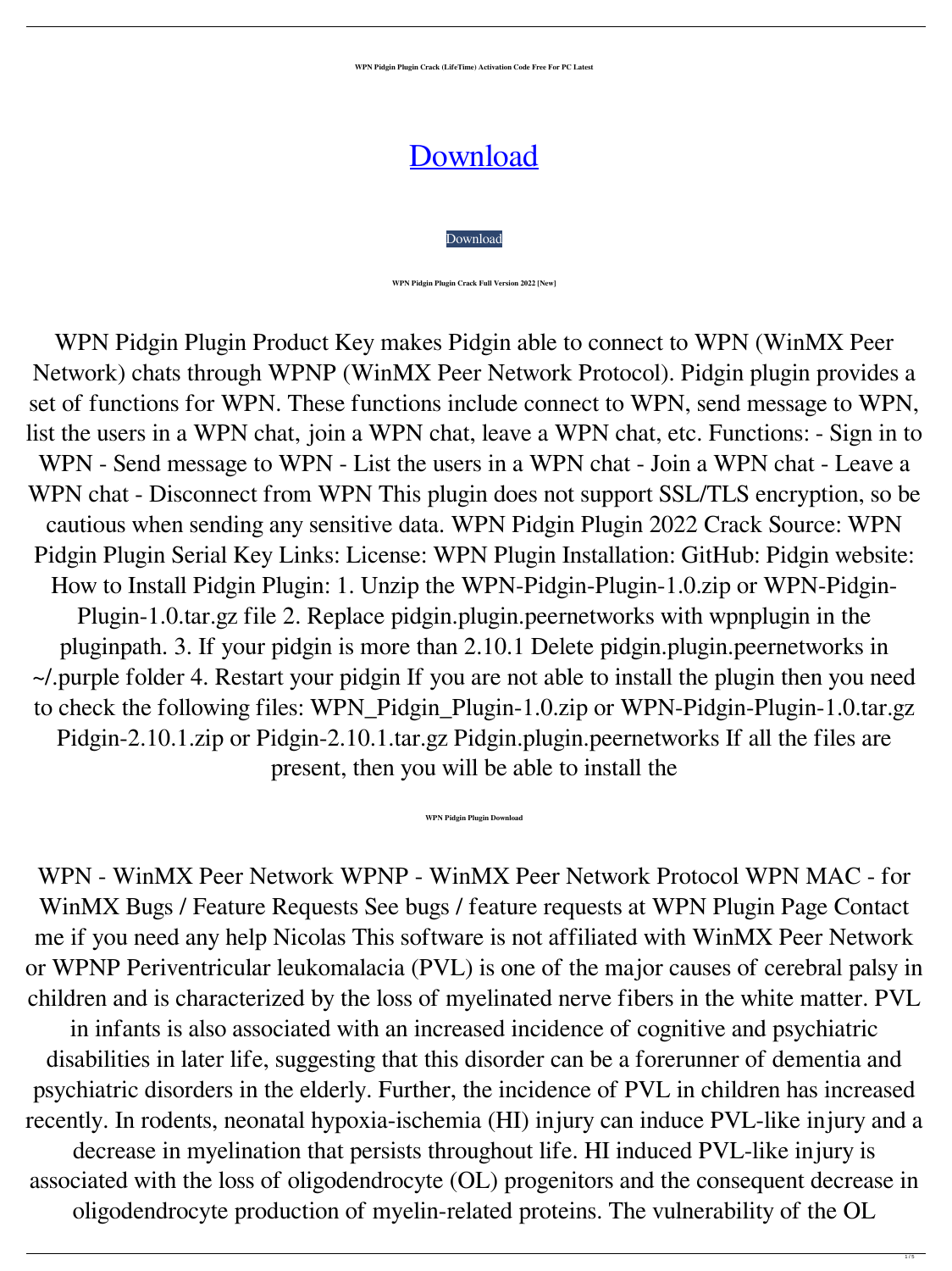progenitors to HI injury is due to a lack of compensatory angiogenic responses. Administration of anti-angiogenic factors can prevent HI induced PVL-like injury in adult rodents, and a similar approach can also prevent and reverse PVL in the developing brain. Thus, current treatment strategies that target angiogenesis can prevent and reverse PVL. It is likely that these strategies would be beneficial in treating PVL in the human brain. Although it is clear that anti-angiogenic factors are likely to be beneficial in preventing or reversing PVL in humans, no currently available agent has the necessary safety and side-effects profiles to make it suitable for clinical use. Therefore, an important aim of the proposed studies is to develop a safe anti-angiogenic compound that can be used clinically. A potential compound that will be evaluated in the proposed studies is quinacrine, which has been reported to have a wide range of effects including anti-angiogenic and anti-viral effects. In addition, quinacrine has been reported to be a potent angiostatic compound that does not inhibit hematopoietic progenitor cell proliferation. We propose to evaluate the effects of quinacrine on PVL and the mechanisms by 77a5ca646e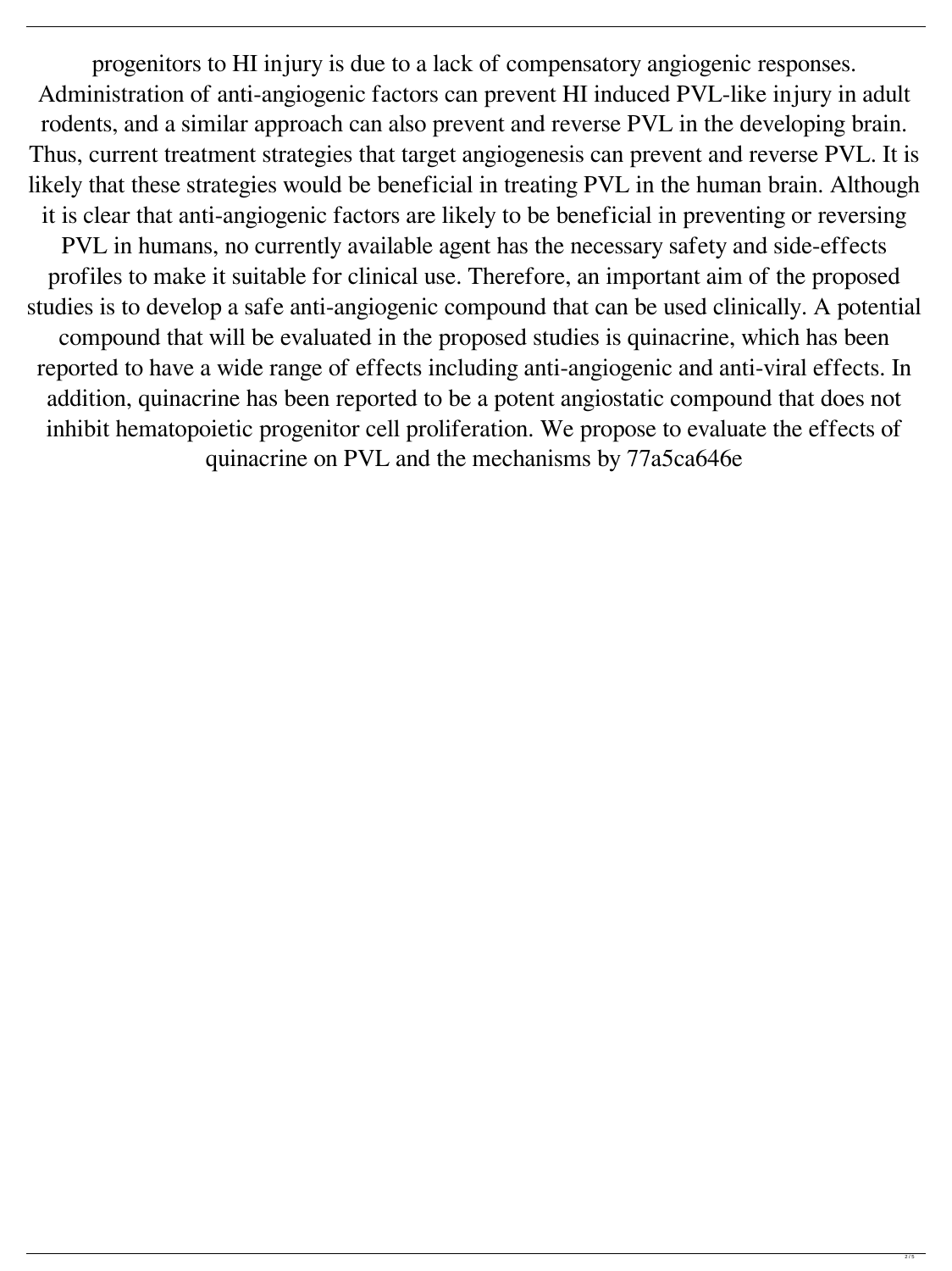============ WPNP Pidgin Plugin is a very powerful plugin that allows you to use Pidgin to communicate through the WinMX Peer Network protocol. Some features of this plugin: ============================= - Plug-in to use WinMX Peer Network protocol, allowing you to communicate through a Pidgin chat, with people on the network. - User can be part of different WinMX Chat groups, so they will receive some notifications when they want to participate to a chat. - Ability to send and receive messages to and from users on the WinMX Peer Network protocol. - Ability to create contact list to search on the WinMX Peer Network protocol. - Provides a gui for setting up the connection. - Lists all the WinMX chat users in the chat. - Full support of WinMX Data File and WinMX.ini. - Support for any type of login. - Auto-detect any user from the WinMX Peer Network protocol. - Automatic detection of WinMX.ini. Release history: ================ 0.0.1 \* First release Installation ============ Extract the contents of the archive into your Pidgin Plugin folder and restart Pidgin. Support ======= If you have any questions, feel free to contact me at: WPNP Pidgin Plugin tpedios on #pidgin IRC WPNP Mailing list [email protected] Changelog:  $=\equiv \equiv \equiv \equiv \equiv \equiv \equiv \equiv \equiv 1.002$  \* 0.0.2 [Bug fix] Ensure that the config file always contain the header description (accept, reject) Credits:  $======= \ast *$ License:  $======$  This software is released under the terms of the GNU General Public License (version 2 or later). For any further information please read the file COPYING.txt. Author: ========= Tiago Pedios, author The 43-year-old has admitted to taking a cocaine deal through her jew

**What's New In WPN Pidgin Plugin?**

WPN Pidgin Plugin lets you connect to WPN chats through WPNP. It can connect to only one chat at a time. Features: WPN Pidgin Plugin supports the following features: - Connect to WPN chats through WPNP - Display your WPN nickname and status (online/offline/idle) - Display online and offline users in the contact list - Search friends by name or by WPN ID - Send messages - Display friend list with online/offline/idle status - No need to press connect button each time you want to connect to a chat Known Issues: WPN Pidgin Plugin can't connect to WPN chats through WPNP for some reason. If this happens, please send a mail to wpn plugin-list@yahoogroups.com Requires: Pidgin (2.6.0 and higher) and WPN Peer Network (source files needed) Dependencies: The plugin is dependant of other Pidgin plugins. You need the WPN core Pidgin plugin to work. Notes: You will have to install WPN Peer Network before using WPN Pidgin Plugin. ===================================



## release of WPN Pidgin Plugin. In this release the following issues were fixed: 1- - The plugin was unable to connect to WPN chats. 2- - Now you can connect to WPN chats using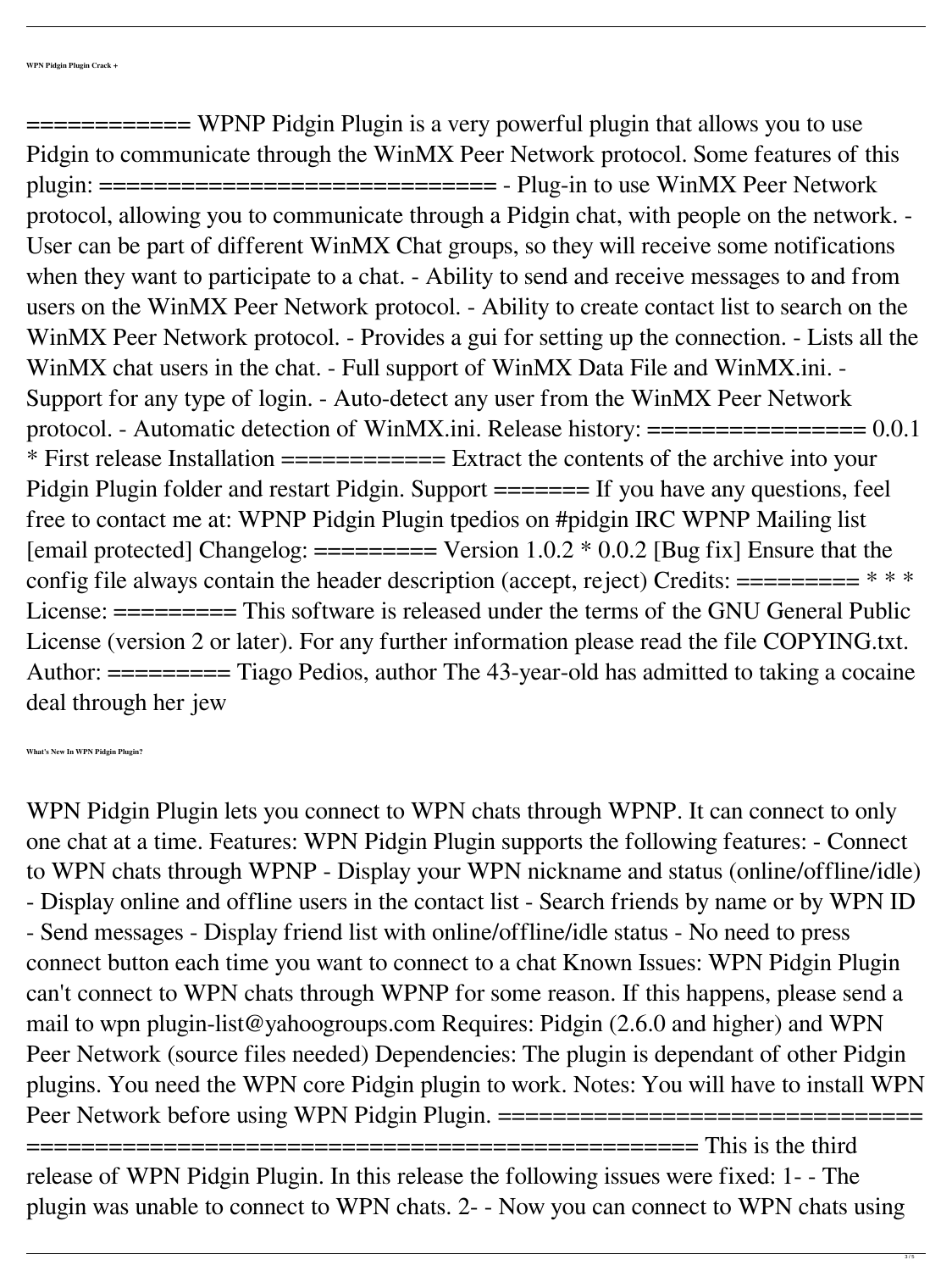the WPN plugin and the WPN Pidgin plugin. 3- - The friend list is updated when you connect to a WPN chat. 4- - The plugin is now compiled for x86 platforms only. 5- - Minor compatibility fixes. 6- - Now you can change status for users in the contact list. 7- - Now the plugin can connect to WPN (WinMX Peer Network) chats even if the messages are sent using some other program. ==============================================

==================================== WPN Pidgin Plugin 0.3.7 Released! This is the second release of the